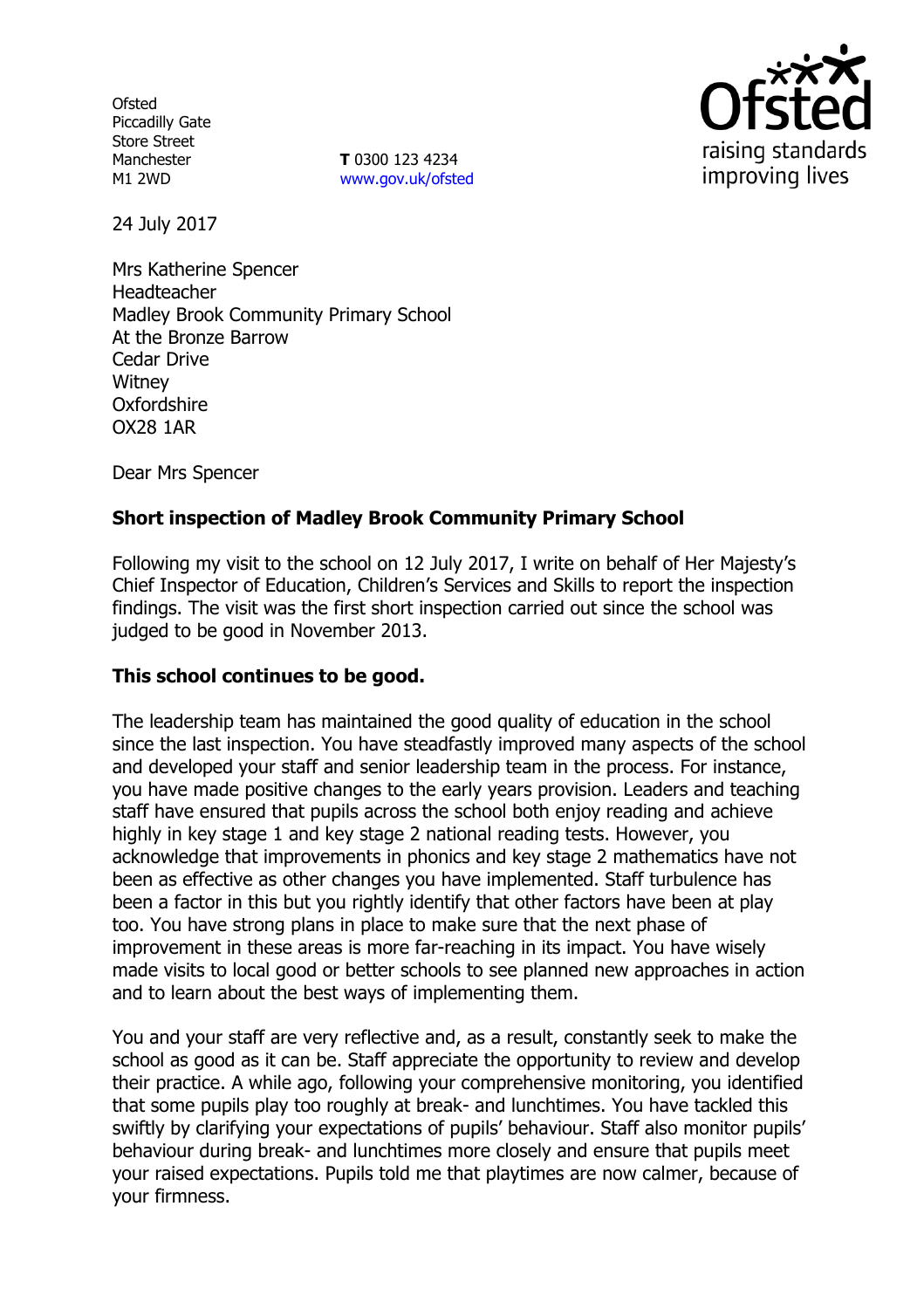

Pupils also commented on how much they benefit from sharing the school site with a special school, particularly in terms of broadening their understanding of the needs of others. Pupils are clear about how they can put the school's values into practice through their day-to-day good conduct, as well as by taking on additional leadership roles as peer mentor or playground buddy. The atmosphere around school is both calm and confident.

Pupils work quietly on the tasks they are set, which often stimulate and challenge them. When I visited classes, I saw pupils working very well with their partners, discussing their ideas, checking their hypotheses and planning writing collaboratively. Pupils are eager to succeed. They ask their teachers carefully considered questions to check whether they have come up with the best ways of approaching the tasks they are set. On the afternoon of the visit, all pupils were watching a drama production of 'The Wizard of Oz' as an end-of-year reward. Pupils nevertheless were working studiously on challenging tasks in their morning lessons.

Following some disappointing results in key stage 1 mathematics in 2016, you have worked closely with a specialist consultant to train staff in new approaches to teaching mathematics. These approaches have been successful in key stage 1. In particular, teachers have developed pupils' reasoning and problem-solving skills effectively by ensuring that the tasks they set require a deeper level of thinking. For example, pupils in Year 2 were calculating how to use the numbers rolled by dice to form two numbers that would make 100 or the closest number to 100. This task required a range of mathematical skills, such as application of number place, calculation skills and reasoning. Consequently, according to unverified data, a much higher proportion of Year 2 pupils achieved greater depth in this year's mathematics national tests, compared with 2016. However, you agree that this approach is not yet a consistent feature of teaching across key stage 2. You have strong plans in place to rectify this. Similarly, although changes to phonics teaching have enabled pupils to make strong progress from their starting points, the proportion of pupils reaching the phonics screening check standard has not increased. You have very comprehensive plans to improve this.

You have implemented many of the areas for improvement from your previous inspection report. Most notably, you have made changes to assessment and the tracking of pupils' progress. New approaches enable teachers to identify pupils whose progress is weaker and keep a close eye on any gaps pupils have in their knowledge, skills and understanding. However, you do not routinely set progress targets that will enable pupils who have fallen behind to catch up or pupils who have potential, especially disadvantaged pupils, to reach it.

The governing body is newly formed, leaner than it was and very committed to moving the school forward. Governors take their roles very seriously and have developed a thorough understanding of the school's strengths and weaknesses. Governors have systematically and successfully developed their skills and understanding, including undertaking training about how to respond to complaints and interpret data. Governors are making good use of their training, for example when challenging senior leaders to account for the impact of changes.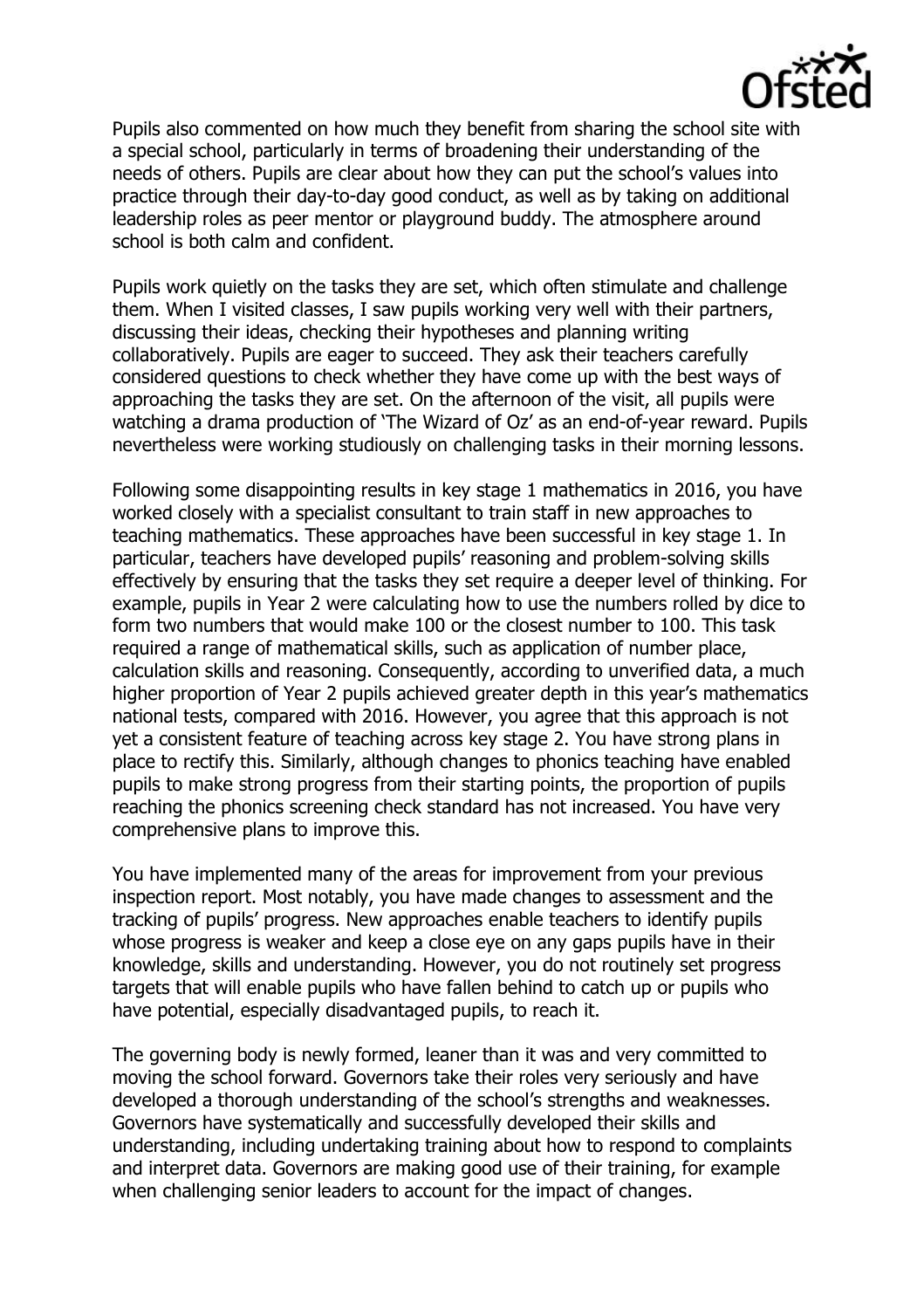

### **Safeguarding is effective.**

Safeguarding procedures and policies are fit for purpose. You have carefully considered all aspects of safeguarding, including signing-in protocols. These have been carefully designed so staff can identify very easily visitors who have not undergone safety checks. You keep close tabs on the safeguarding training that the staff have undertaken and ensure that all staff understand fully what to do if they have a concern. Your work in this area is thorough and includes a detailed audit after the training has been completed to ascertain whether individual members of staff have any additional training needs or misconceptions. You have received positive feedback from the local authority on the quality of referrals you make to it, which are highly detailed. You have responded well to strengthen procedures when concerns have been brought to your attention.

## **Inspection findings**

- During this inspection, I focused on all aspects of safety, including bullying. I also reviewed how effectively you have developed teaching in mathematics, phonics, and early years, as well as whether the curriculum is stretching enough to enable pupils, especially most-able disadvantaged pupils, to make the rapid progress of which they are capable. I also explored with you whether governors and middle leaders share your high expectations of pupils' capabilities.
- Safeguarding arrangements have been strengthened by your recent clarification of protocols for collecting pupils at the end of the school day, helpfully posted on your website. Pupils told me that they feel really safe in school.
- You have thoughtfully developed pupil leadership roles, which focus on providing assistance to others. Playground buddies and peer mentors have been well trained to spot and chat to pupils who may feel isolated or in need of support.
- You also seek the views of parents tirelessly and use their feedback when reflecting upon and evaluating your own practice. The majority of parents were very positive about the school when making comments both on Parent View and your own detailed questionnaire. Comments such as, 'Every day is a fun day and because of this my children are thriving with all aspects of their education and are always happy to attend,' were not uncommon.
- You show your commitment to reflecting on your practice by taking every opportunity to review and evaluate your work. In particular, you have undertaken joint reviews with a representative from the multi-academy trust you are hoping to join. These reviews have enabled you to prioritise improvements. You have sensibly followed up on any recommendations, using the expertise from within the multi-academy trust to train your teaching staff. Similarly, the headteacher who is supporting you on behalf of the local authority has provided you with detailed and robust feedback, which you are using to good effect.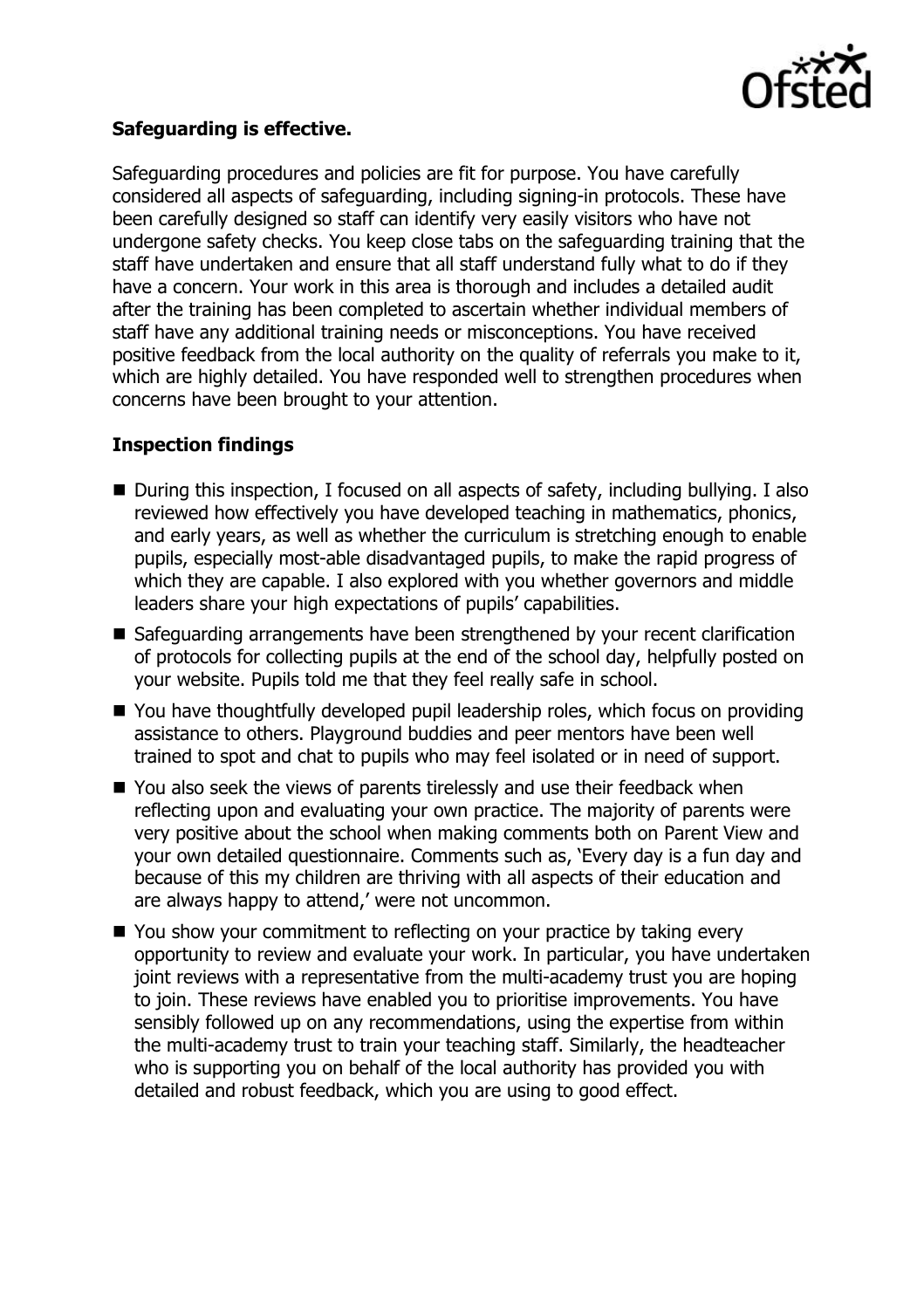

- $\blacksquare$  In order to augment the impact of the governing body and ensure better communication, there are no longer any governor committees. These have been replaced by more frequent full governing body meetings. As a result, governors have been able to play a considerable role in the process of choosing new approaches to teaching. They challenge leaders to justify the difference any proposed expenditure on new approaches will makes to pupils' learning and wellbeing.
- You have successfully improved outcomes in the early years setting by introducing more opportunities for children to practise writing letters of the alphabet and to rehearse the sounds they represent. This year, the proportion of children reaching a good level of development has improved substantially compared with last year, and is well above 2016 national averages.
- You acknowledge that improvements in phonics have not led to a substantial increase in the proportion of pupils reaching the expected standard in the phonics screening check. In particular, in 2016 a number of pupils were close to the standard and just missed it. You are working intensively with all pupils who did not reach the standard to ensure that they have the phonic skills necessary to access the curriculum in Year 2. You have well-researched plans to make farreaching changes to phonics teaching.
- Improvements in mathematics are impressive in key stage 1 but slightly less so in key stage 2. Although some teachers, especially in upper key stage 2, are setting tasks which require pupils to apply their knowledge, not all key stage 2 teachers have embedded this practice. Early unverified data shows that in 2017, the proportion of pupils reaching the expected standard in key stage 2 tests in mathematics is lower than in 2016. You have already identified this as an issue and have strong plans in place to improve results.
- Middle leaders and subject leaders contribute to improvements well and have strengthened the curriculum in a range of subjects. In science, there are more opportunities for pupils to explore scientific ideas in writing and explain hypotheses. Middle leaders use tracking information accurately to identify pupils whose progress is further scrutinised in pupil progress meetings. However, they do not routinely check that pupils' targets enable those who have fallen behind to catch up or pupils with academic potential to make the rapid progress of which they are capable.
- **Pupils'** scores are higher in reading than in other subjects and a higher percentage reach greater depth in national tests and assessments. Reading is very well developed, with pupils choosing books to read for pleasure from the well-stocked library.

### **Next steps for the school**

Leaders and those responsible for governance should ensure that:

 $\blacksquare$  approaches to assessment support targeted pupils, particularly disadvantaged pupils with potential, and those who need to catch up, in making rapid progress.